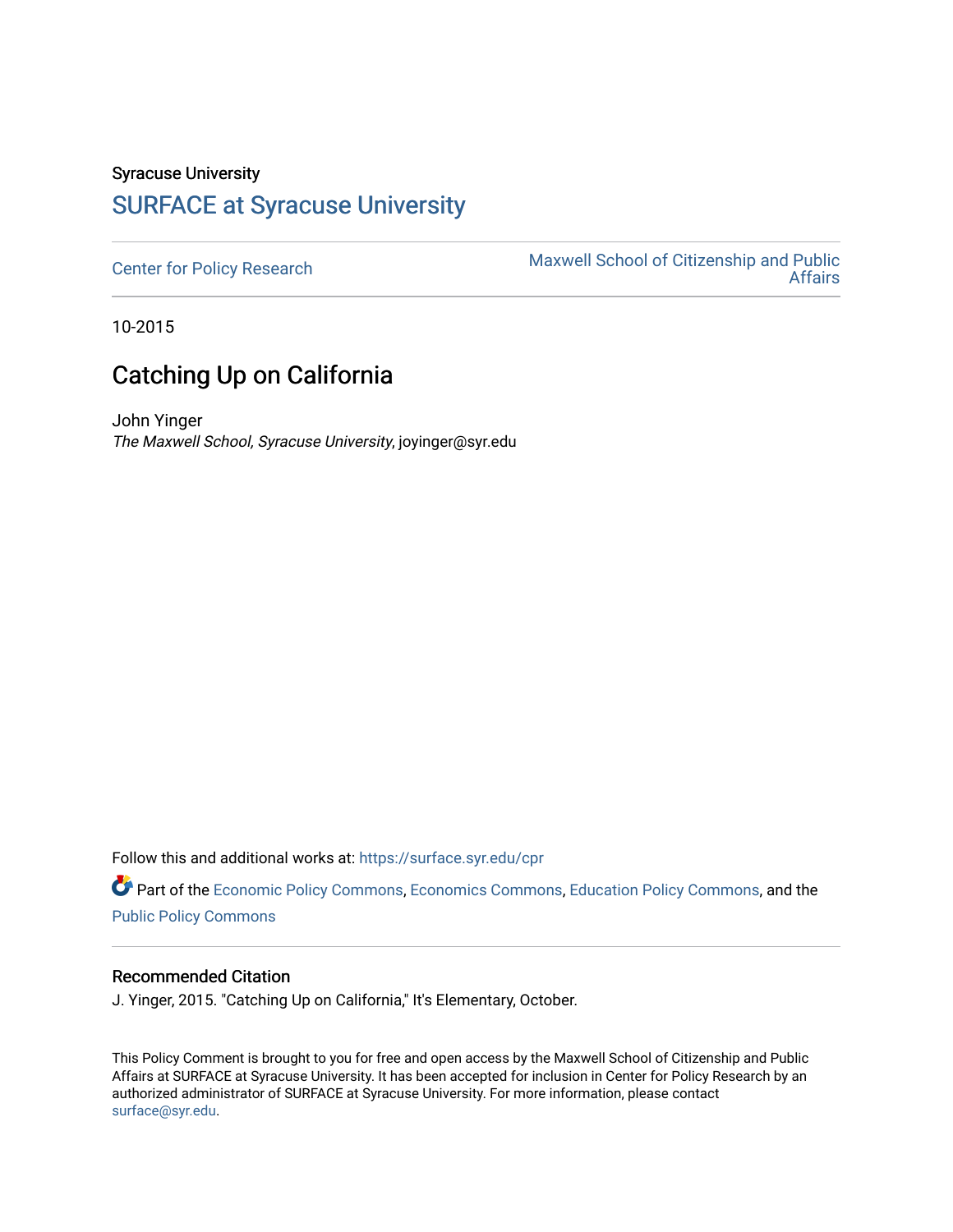

A Monthly Column by EFAP Director John Yinger October 2015

## **Catching Up on California**

Three years ago, one of my columns (November 2012) described a missed opportunity in California, namely, a failure to pass a state education aid formula that accounted for variation in educational costs across districts. Elected officials in California came back to this issue, however, and passed a new cost-adjusted aid formula, the "Local Control Funding Formula" or LCFF, to be phased in starting in the 2013-14 school year. This was a big step toward a fair funding formula in California.

Four provisions of LCFF are particularly noteworthy.<sup>[1](#page-3-0)</sup>

First, LCFF defines "targeted disadvantaged students" as students who are English learners, eligible to receive a free or reduced price lunch, and/or receiving foster care, and then provides extra funding equal to 20 percent of the base amount per pupil for each of these students. This provision does not involve any double counting. A student in all three of these categories, for example, still counts as a single disadvantaged student.

Second, LCFF increases this extra funding to 50 percent of the base amount per pupil for targeted disadvantaged students who represent more than 55 percent of a school district's enrollment.

These two provisions speak directly to the extensively documented higher educational costs for disadvantaged students, and bring California's treatment of this issue in line with most other states. [2](#page-1-0)

 $\overline{a}$ 

<sup>1</sup> For more information on this new formula and related accountability reforms, see California Department of Education, "Local Control Funding Formula Overview." Available at: <http://www.cde.ca.gov/fg/aa/lc/lcffoverview.asp> ; EdSource, "Local Control Funding Formula Guide." Available at:<http://edsource.org/publications/local-control-funding-formula-guide> ; and Laura Hill and Iwunze Ugo, "Implementing California's School Funding Formula: Will High-Need Students Benefit?" Public Policy Institute of California, San Francisco, March 2015. Available at:

[http://www.ppic.org/main/publication\\_quick.asp?i=1127](http://www.ppic.org/main/publication_quick.asp?i=1127).

<span id="page-1-0"></span> $2A$  review of cost-function studies can be found in William D. Duncombe, Phuong Nguyen-Hoang, and John Yinger, "Measurement of Cost Differentials," In *Handbook of Research in Education Finance and Policy*, 2nd Edition, M.E. Goertz and H.F. Ladd, eds. (New York: Routledge, 2015), pp. 260-278. A description of student-need adjustments in other states can be found in Yao Huang, "A Guide to State Operating Aid Programs for Elementary and Secondary Education, in *Helping Children Left Behind: State Aid and the Pursuit of Educational Equity*, edited by J. Yinger (Cambridge, MA: The MIT Press, 2004), pp. 331-352.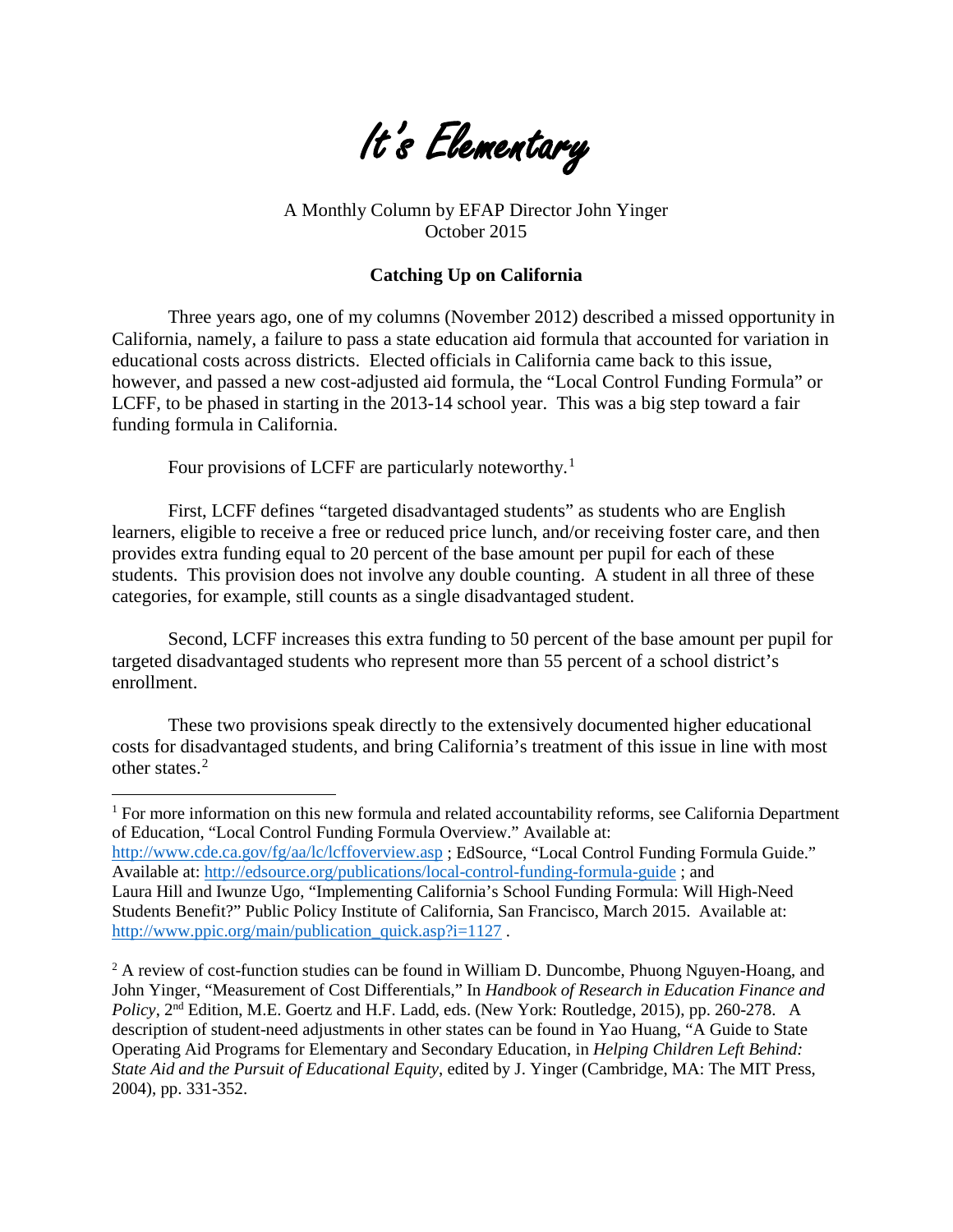As discussed in the November 2012 column, William Duncombe and I estimated an educational cost function for California.<sup>[3](#page-2-0)</sup> This cost function indicates the cost of reaching various levels of California's Academic Performance Index (API), a composite measure of student test scores across grades and subjects, which was, at the time, a key component of the state's accountability system. We found that to reach a given value of the API, education costs are 56 percent higher for a student from a poor family than for a student from a non-poor family and 55 percent higher for a student with limited English proficiency than for a student proficient in English. These results support LCFF's high cost adjustments in districts with high concentrations of disadvantaged students, but also suggest that the basic adjustment of 20 percent may be too low. To the best of my knowledge, no academic study has documented that the added cost per disadvantaged student is higher in districts where disadvantage is concentrated, but few existing studies look for this effect and it might still prove to be true. This is a good topic for further research.

The lack of cumulative disadvantage in the California formula is also worth discussion. The Duncombe/Yinger estimates for California indicate that the impacts of poverty and limited English are cumulative. This result suggests that the new California formula understates educational costs in districts where many students fall into both categories. This issue is not resolved by our estimates, however, because our data did not allow us to determine the overlap between the poverty and limited English categories. If few students fall into both categories, then the LCFF formula is consistent with our result, but if the two categories overlap extensively, which appears to be the case, then the LCFF formula understates, perhaps dramatically, the added costs of disadvantaged students in some districts.<sup>[4](#page-2-1)</sup>

Third, the LCFF formula provides an extra 10.4 percent funding above the baseline amount per pupil for students in early elementary grades, kindergarten through third. This extra funding is supposed to be devoted to lowering class sizes. This provision may appear at first glance to contradict the result in the Duncombe and Yinger study that the cost per pupil is lower in elementary-only school districts than in unified districts. It is important to remember, however, that the Duncombe/Yinger results apply to the cost of achieving student performance measured by the API, which is dominated by tests in non-elementary grades. An alternative API weighted toward elementary scores might yield a different result. Moreover, several good studies find that smaller class sizes significantly boost elementary school performance, particularly for disadvantaged students.<sup>[5](#page-2-2)</sup> Thus, a good case can be made for this extra elementary

 $\overline{a}$ 

<span id="page-2-0"></span><sup>3</sup> William D. Duncombe and John Yinger, "Making Do: State Constraints and Local Responses in California's Education Finance System," *International Tax and Public Finance* 18 (3) (June 2011): 337- 368

<span id="page-2-1"></span><sup>4</sup> The Hill/Ugo article in footnote 3 finds that "All foster youth are eligible for free and reduced-price meals, as are approximately 75 percent of EL students."

<span id="page-2-2"></span><sup>5</sup> A review of these studies can be found in Matthew M. Chingos and Grover J. "Russ" Whitehurst, "Class Size: What Research Says and What it Means for State Policy," The Brookings Institution, Washington, D.C., 2011: Available at: [http://www.brookings.edu/research/papers/2011/05/11-class-size-whitehurst](http://www.brookings.edu/research/papers/2011/05/11-class-size-whitehurst-chingos)[chingos.](http://www.brookings.edu/research/papers/2011/05/11-class-size-whitehurst-chingos)